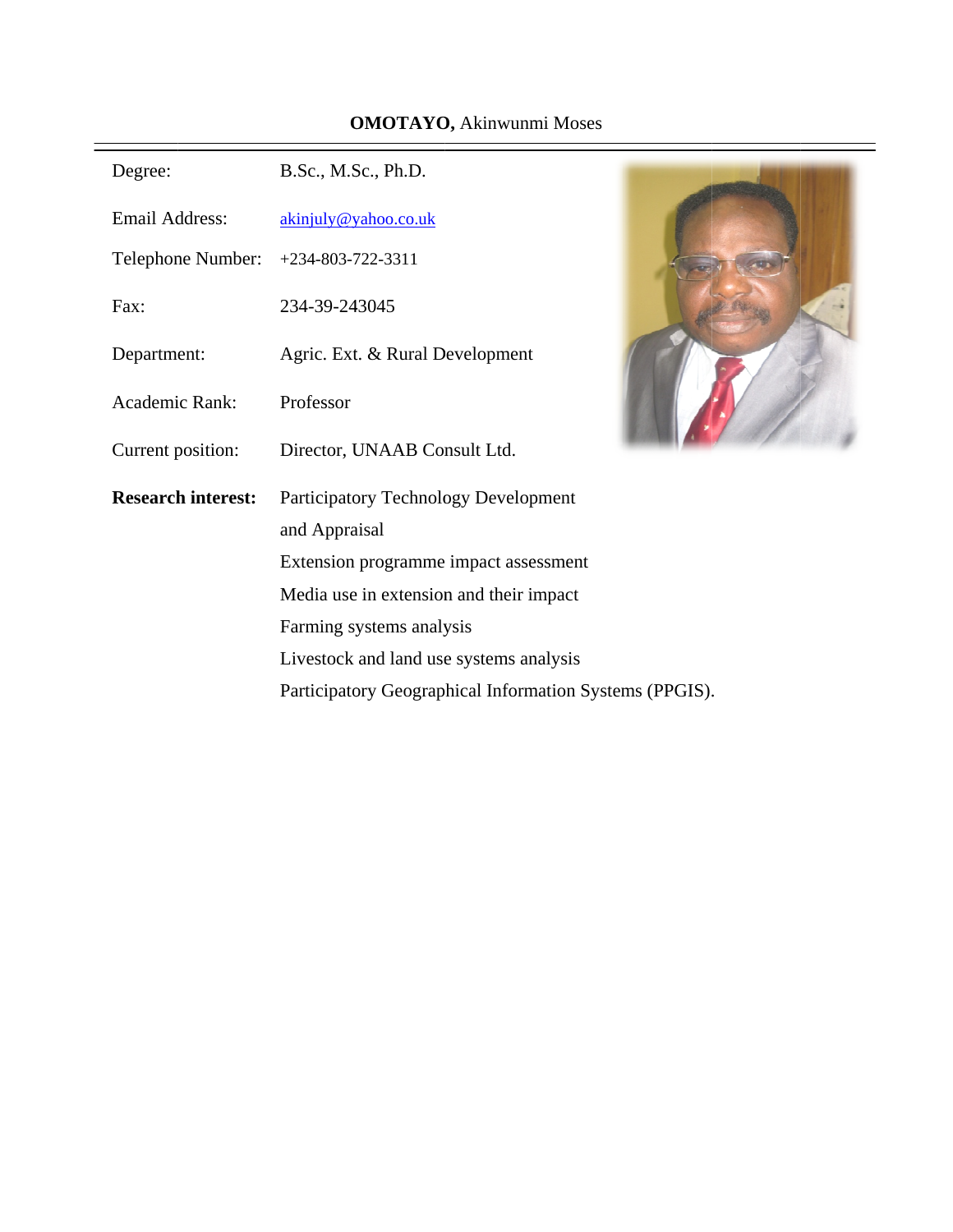### **ACADEMIC DEGREES WITH DATE**

- Ph.D. 1995
- M.Sc. 1984
- B.Sc. 1983
- NCE 1979

### **INSTITUTIONS ATENDED WITH DATE**

• Natural Resources Institute, University of Greenwich, Chattaham Maritime, UK

|                                                          | Jan.-March, 2001 |               |
|----------------------------------------------------------|------------------|---------------|
| • Ahmadu Bello University, Zaria, Nigeria                | 1989-1995        |               |
| • Virginia State University, Petersburg, USA             | $1983 - 1984$    |               |
| • Virginia State University, Petersburg, USA             | 1982 - 1983      |               |
| • Ahmadu Bello University (Federal College of Education) |                  | $1976 - 1979$ |

## **MEMBERSHIP OF PROFESSIONAL BODIES**

- Agricultural Extension Society of Nigeria (Life Member)
- Association for Farming Systems Research and Extension (World wide) (Member)
- Association for International Agricultural and Extension Education.(Member)
- Nigeria Participatory Rural Appraisal Network (NIPRANET) (Member)
- African Association for Farming Systems Research Approach to Research, Extension and Training(AFSRARET) (Member)
- Nigerian Rural Sociological Association. (Member)
- International Association for Sustainable Agricultural Development (Executive member)

## **PRIZES, HONOURS, NATIONAL AND INTERNATIONAL RECOGNITION**

- Federal government of Nigeria overseas scholarship award (To study in the United States of America 1982 -1984)
- American University Deans List (May, 1983)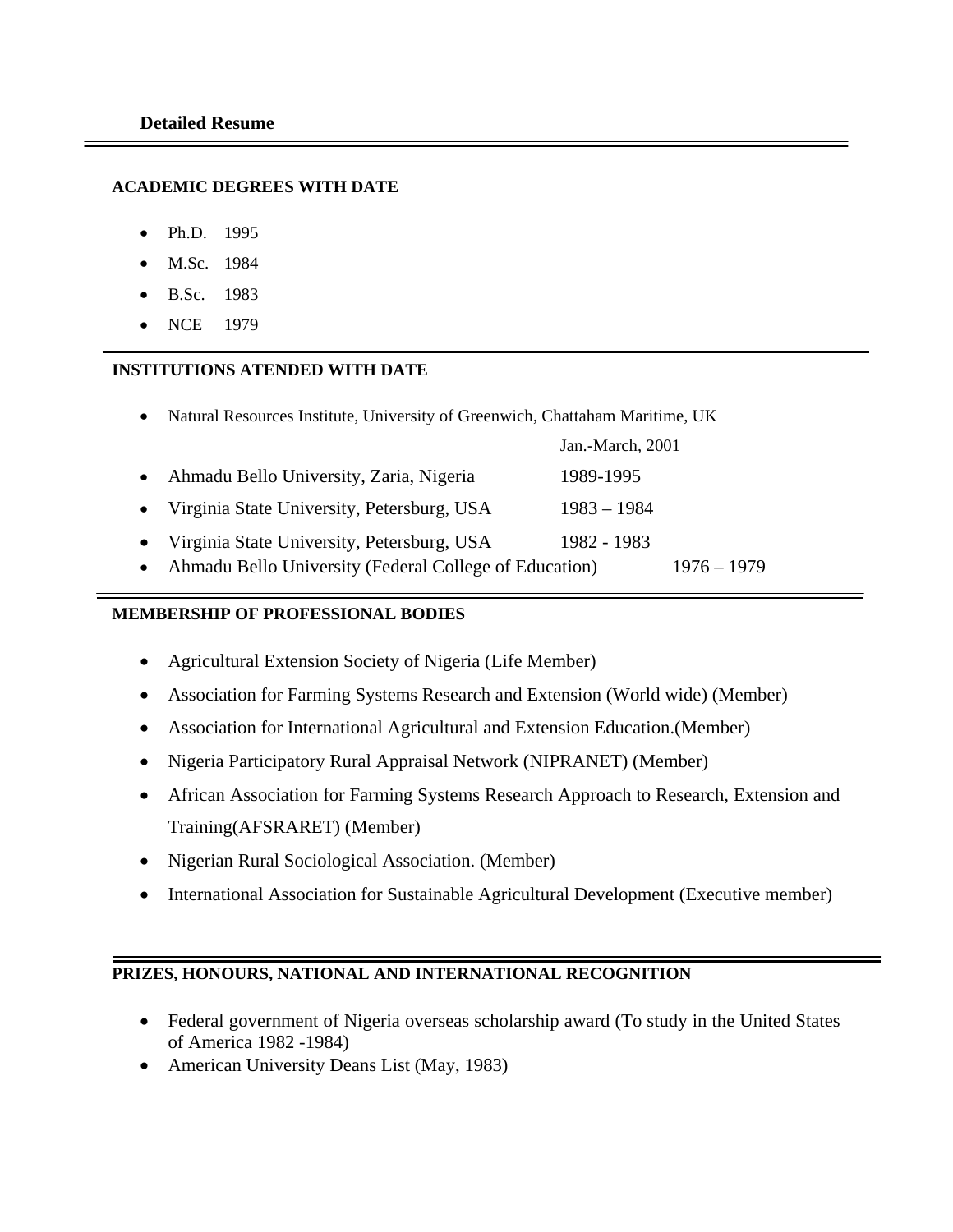- International Institute of Environment and Development (IIED) Dry Lands Small Grants Fund for thesis writing (For PhD thesis completed 1995)
- Wellcome Trust Research Grant for population Studies (Awarded January 2000, completed in December, 2002)
- African Studies Centre, Leiden, the Netherlands, Visiting Fellows Award, April to July 2002
- Wellcome Trust Research Grant award on Health Consequences of Population Change in Developing countries (2003- August, 2005)

## **COURSES TAUGHT**

- ARD 508 Programme, planning Monitoring and Evaluation
- ARD 701 -Principles and practices of Agricultural Extension PG
- ARD 704 -Programme, planning Monitoring and Evaluation PG

# **POSTGRADUATE STUDENTS SUPERVISION**

• I have produced five PhD and eleven Masters Degree holders. I am currently supervising three PhD candidates and on the supervisory committee of four Masters degree students

# **RESEARCH CONDUCTED**

- 1. Analysis of the impact of animal traction in Katsina State, Nigeria ( PhD thesis-Supported by the International Institute of Environment and Development (IIED))
- 2. A survey of the potentials of animal traction in the humid zone of Nigeria 1997 1998
- 3. Population dynamics and livelihood systems among settled pastoralists in southwestern Nigeria (Sponsored by the Wellcome Trust UK)
- 4. Health consequences of population change among settled Fulani pastoralists in southwestern Nigeria (Sponsored by the Wellcome Trust UK)
- 5. Mapping of Ofada rice production areas in southwestern Nigeria (Sponsored by PROPCOM/DFID)
- 6. Commercial demand for soybeans in Nigeria (Sponsored by PROPCOM/DFID)
- 7. The role of the three tiers of government in agricultural development in Nigeria (Sponsored by the International Food Policy Research Institute IFPRI)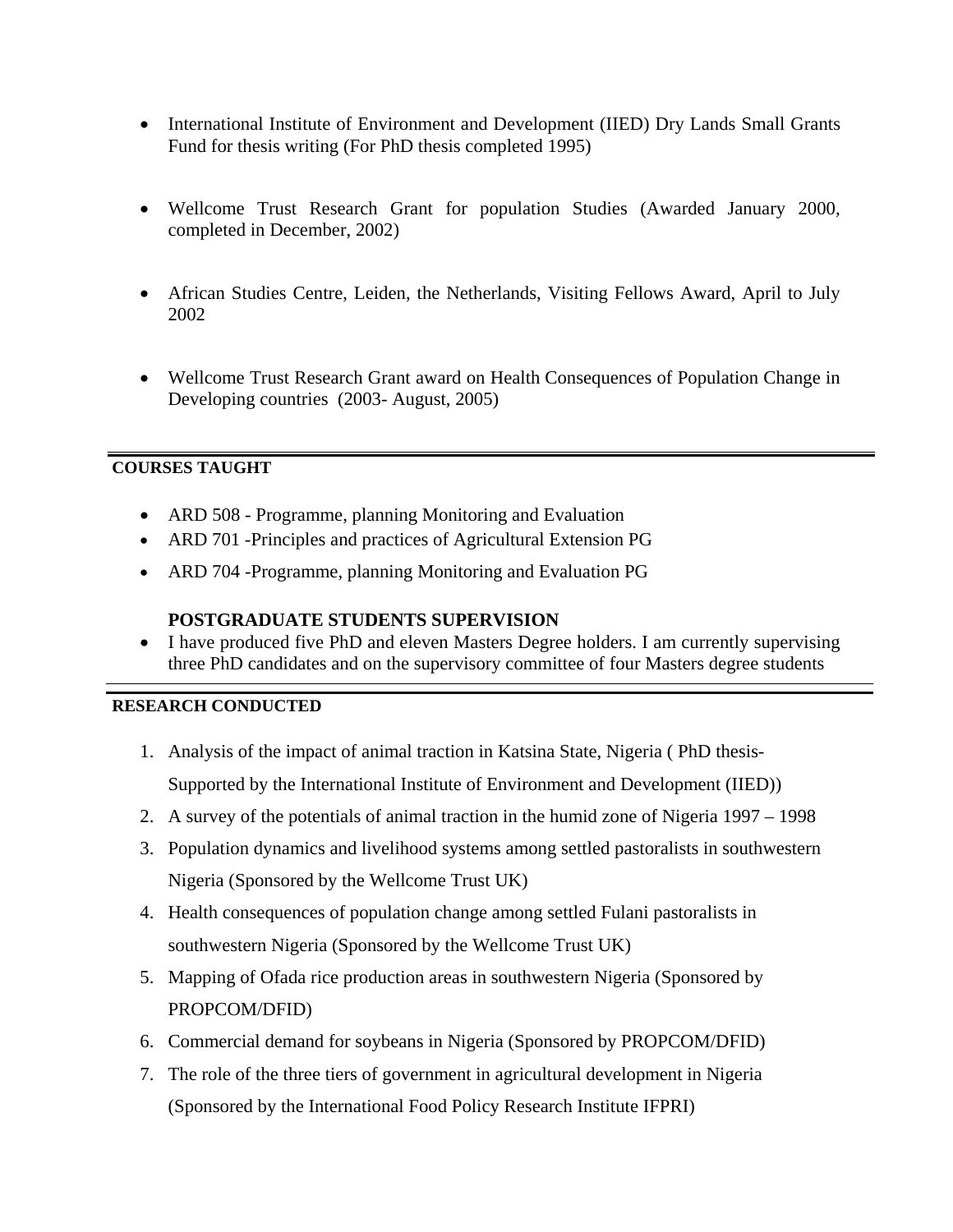#### **PUBLICATIONS**

Journal papers

- 1. Omotayo A. M. and Arokoyo J.O. (1993): "Issues and Trends in Human Resources Development in Nigerian Agricultural Extension" The *Nigerian Journal of Agricultural Extension* Vol. 7, No.1 Pp 40 -49.
- 2. Chikwendu D. O. and Omotayo A. M. (1993): " Making Fertiliser Available To Small Scale Farmers: Rural Development Policy Options for Nigeria". *Phillipine Journal of Public Administration***;** vol. 37: 2, April 1993 Issue. Pp 189 - 199.
- 3. Omotayo A. M.; Chikwendu D. O.; Arokoyo J. O. and Ajala K. M. (1993): "Role Perception and Job Performance of Village Extension agents under the Training and Visit Extension System in Nigeria: A case study of Kaduna State Agricultural Development Project" *Agricultural Systems in Africa*, Vol. 3 No 2 Pp. 74 - 83
- 4. Chikwendu D.O., C.C.Chinaka and A.M. Omotayo (1994):"Adoption of Mini-sett Technique of Seed Yam Production by Farmers in Cross River State of Nigeria" *Agricultural Systems in Africa* Vol 4 (1) Pp. 59-68.
- 5. Omotayo A. M., Akpoko J.G. and Koroma A.S. (1995) "The Performance of Small-Scale Farmers Under Private Extension Agencies: A Case Study of Afcott Nigeria Plc." *Agricultural Systems in Africa* Vol 5 No 2, Pp. 27 - 34.
- 6. Chikwndu D.O., Omotayo A.M. and Iwuanyanwu I.E.J. (1995) "Livestock Co-operative Extension: A Viable Option Under the Unified Training and Visit Extension System in Nigeria". *The Nigerian Journal of Agricultural Extension.* Vol 9 no. 1 Pp103-118
- 7. Omotayo A. M., Atala T. K. And Ogunwale S. A.(1996) " Animal Traction Ownership and Utilisation in Nigeria: Farmers Characteristics are Determinants" *Journal of Extension Systems* 12 No1 pages 91 - 107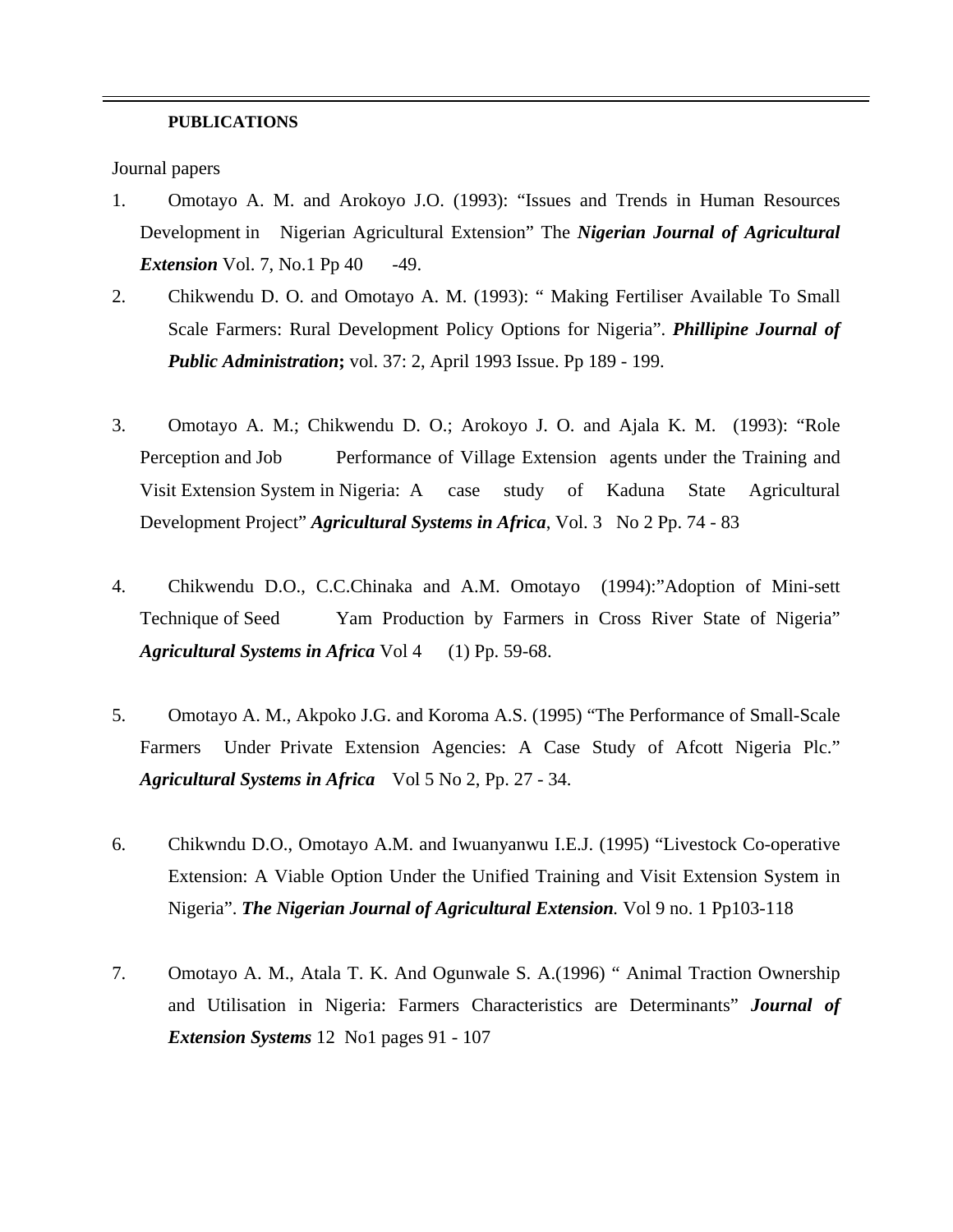8. Sanni S. A. and A. M. Omotayo (1996) Economics of animal traction technology in integrated crop- livestock farming systems in Katsina state Nigeria. *Nigeria Journal of Rural Economy and Society* (1) 2; Pp 29-38

9. Omotayo A.M., Chikwendu D.O., and Auta S. J., (1997) "Communicating Agricultural Innovations To Women Farmers By Radio: A Study of its Effectiveness and Impact in a Village in Nigeria": Published in the *Journal of Development Communication*, Vol. 5 No.2.pages 35 - 48.

10. Omotayo A., D.O. Chikwendu, M. B. Zaria, J. O. Yusuf and Z. E. Omenesa (1997) "Effectiveness of Radio in the dissemination of improved farming practices in Nigeria" *Journal of Extension Systems* Vol. 13. No. 2. Pp 99 - 120.

11. Omotayo A. M. D. O.Chikwendu and J.O. Arokoyo (1997) "Professional role and family role conflict among WIA agents under the T&V extension system in Nigeria" *The Nigerian Journal of Rural Economy and Society* Vol 1 No 3 pages 24 -32

- 12. Omotayo A. M.(1998) "The Impact of Animal Traction in a Semi-Arid Farming System in Nigeria" *Quarterly Journal of International Agriculture Vol 37 No 2 April – June*  Pages 116 - 132
- 13. Amos T.T., Chikwendu, D. O.and Omotayo A. M. (1998) " Analysis of growth in area, production and productivity of groundnut in Nigeria" *The Nigerian Journal of Agricultural Extension*, 11 (1&2) pp 151-162.

14. Omotayo A. M. and Musa M. W. (1999) "The Role of Indigenous Land Classification and Management Practices in Sustaining Land Use System in the Semi-Arid Zone of Nigeria" *Journal of Sustainable Agriculture* Vol 14 (1) pages 49 - 58

15. Omotayo A, I.F. Adu and A.B.J. Aina (1999) "The evolving sedentary lifestyle among nomadic pastorlaists in Southwest Nigeria: Implications for land use policy*" The*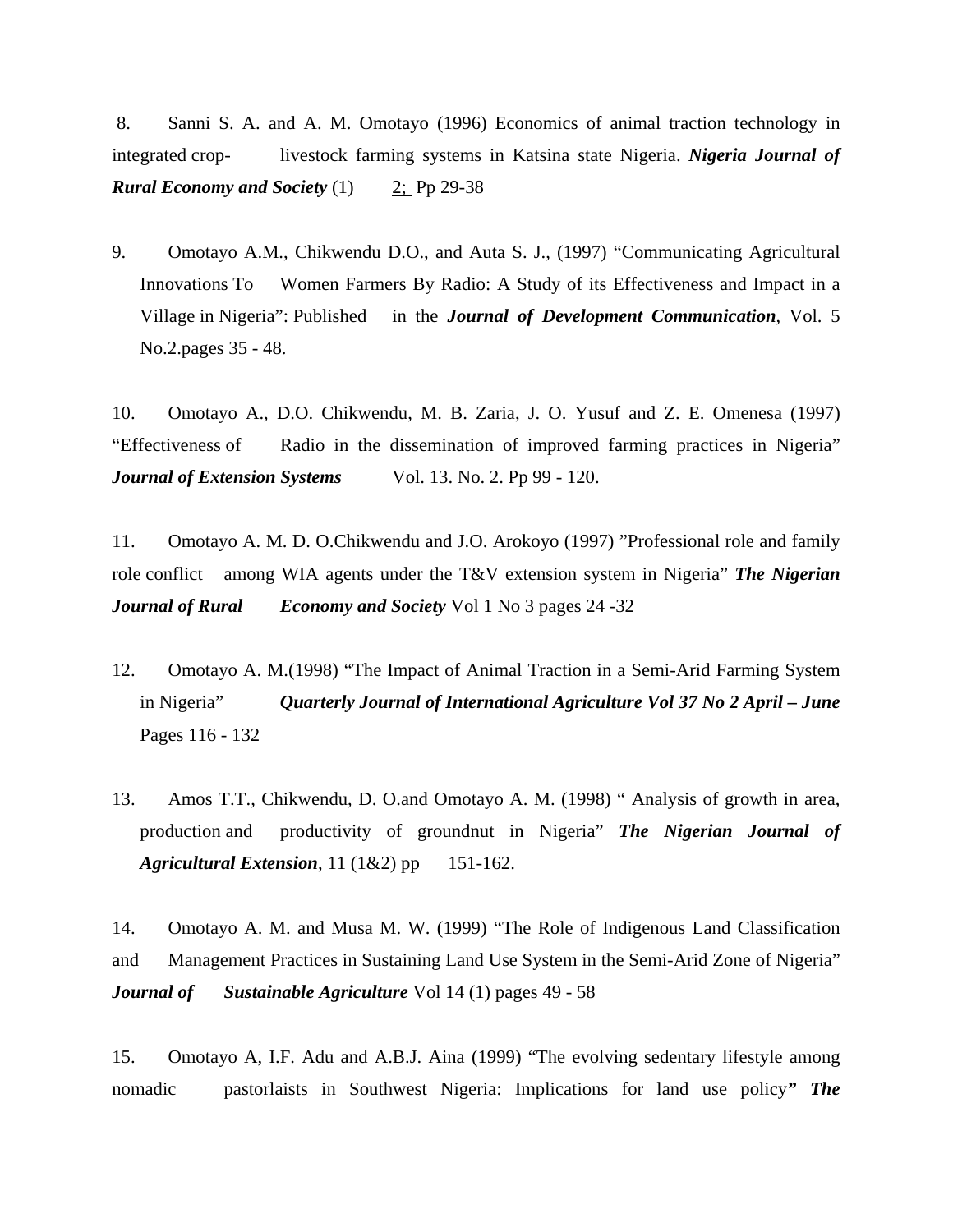**International Journal of** Sustainable Development and World Ecology" Vol. 6 pages 1 -9.

16. Adu I. F., A. M. Omotayo , A.B. J. Aina and A. O.. Iposu (2000) "The potentials of animal traction in Ogun State" *Nigerian Journal of Animal Production* Vol.27 No.1 Pages 95 - 98

17. Chikwendu D. O. , A. M. Omotayo, J. O. Yusuf, and Z. E. Omenesa (2000) Effectiveness of extension publications in disseminating information on improved farm practices in Nigeria*. The Nigerian Journal of Rural Economy and Society* 1 (5): Pp51-56

18. Omotayo A. M., D. O. Chikwendu and K. Adebayo (2001) "Two decades of World Bank assisted agricultural extension services in Nigeria: Lessons and challenges for the future" *Journal of Agricultural Education and Extension*. Vol. No. Pp 143-151

19. Omotayo A. M. (2002) "A land use system and the challenge of sustainable agro-pastoral production in South western Nigeria" *The International Journal of Sustainable Development and World Ecology* Vol 9. Pp 369-382.

 20. Adebayo, K**.**, Omotayo, A. M., Garforth, C. J. and Awotunde, M. (2002). "Small farmers' perception of the charateristics of new farm practices in Ogun State, Nigeria." *Journal of Extension Systems*. 18 (December-2002)Pp 79-92.

21. Omotayo A. M. (2003) "Ecological implications of Fulani pastoralism in south western Nigeria. *Land Degradation and Development* (14 ) Pp 445-457

22. Omotayo A. M. (2004) " Fertility and reproductive health among settled pastoral Fulani women in South Western Nigeria" *African Journal of Reproductive Health* 

 23. Omotayo A. M., U. F. Ekpo and M. A. Dipeolu (2005) "Prevalence and clinical profile of malaria among settled pastoral Fulani populations in southwest Nigeria" *Tropical Medicine and International Health.*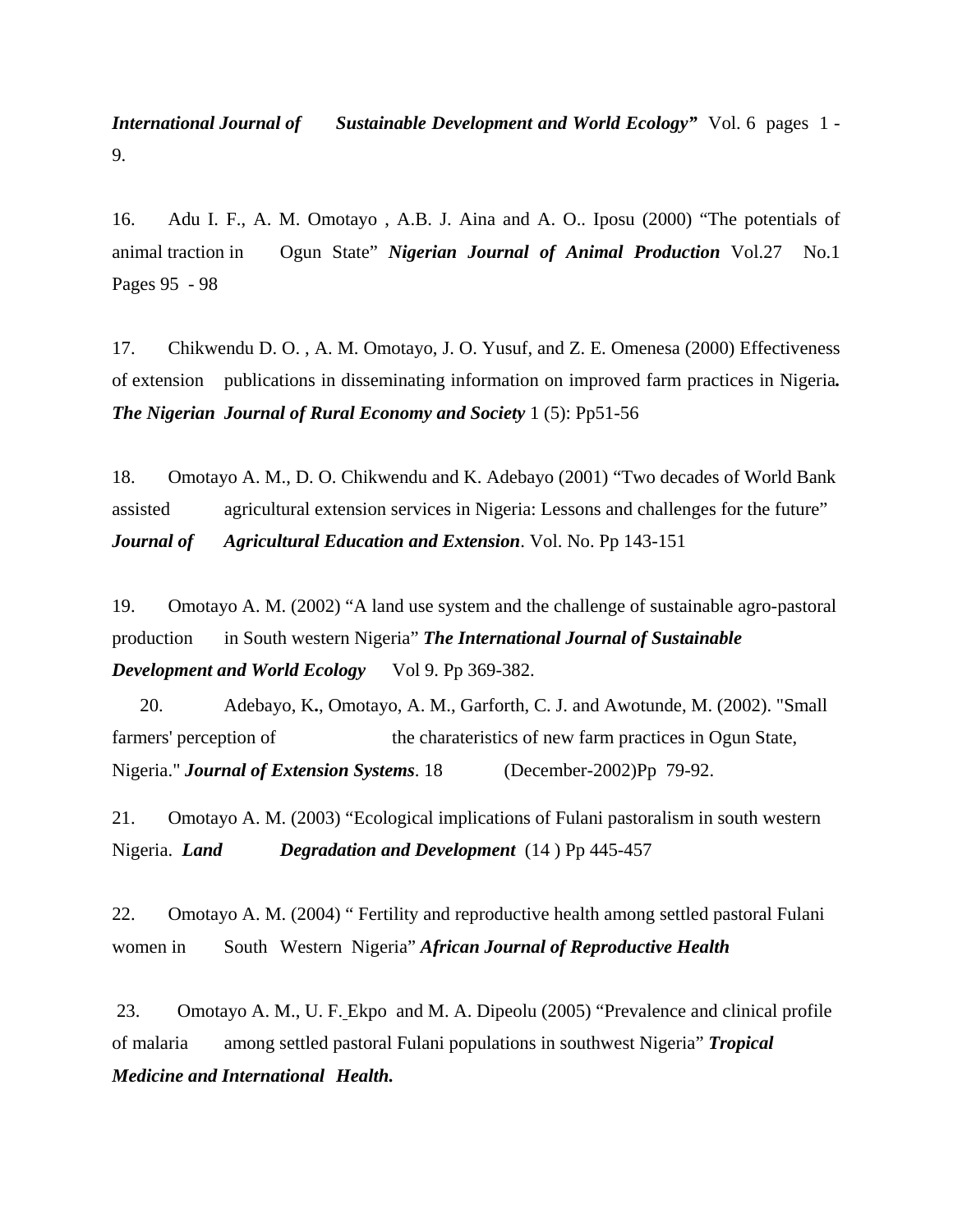- 24 Uwem F. Ekpo1, Akin M. Omotayo, Morenike. A**.** Dipeolu (2008) Changing lifestyle and prevalence of malnutrition among settled pastoral Fulani children in southwest Nigeria *Annals of Agriculture, Environment and Medicine* (15) 187-191
- 25. Ekpo, U.F., **Omotayo, A.M**., Dipeolu, M.A. **(2008).** Prevalence of malnutrition among settled pastoral Fulani children in southwest Nigeria. *BMC Research Notes, 2008, 1:7*
- 26. Ekpo, U.F., **Omotayo, A.M**., Dipeolu, M.A **(2008).** Sedentarization and prevalence of malaria and anaemia among settled pastoral Fulani in Southwest Nigeria. *Nigerian Journal of Parasitology 29(2):* 125‐130.
- 27. Ekpo, U.F., **Omotayo, A.M**., Dipeolu, M.A **(2009)**. Sedentism and malnutrition among nomadic Fulani children in south western Nigeria. *African Journal of Food, Agriculture, Nutrition and Development 9(1):* 536‐549.
- 28. Fabusoro E., Omotayo A.M., Apantaku S. O.and Okuneye P. A. (2010): Forms and determinants of rural livelihood diversification in Ogun State. *Journal of Sustainable Agricultur*e 34: 4. 417‐438

## **Chapters in Books and Papers in Edited Proceedings**

- 29. Omotayo A. M. and Idisi P. O. (1990): Promoting the Adoption of Animal Traction in Nigeria: Some Relevant Issues. In Lawrence P. R.,Lawrence K., Dijkman J. K., and Starkey, P.H.,(Editors**)** *Research for the Development of Animal Traction in Africa***:** *Proceedings of the 4th Workshop of the West African Animal Traction Network***;**, Kano, Nigeria.9-13 July, pages 248 to 252.
- 30. Omotayo A. M. (1991) The structure, content and conduct of fortnightly training under the T& V extension system In NAERLS ( Editor*) Proceedings of the specialized training workshop on the roles of the Subject Matter Specialist in the Agricultural Development Projects*. NAERLS, Ahmadu Bello University, Zaria, Nigeria: Pp 28-40
- 31. Omotayo A. M. (1994) The expected roles of the human resources development unit in implementing the T & V extension system in Nigeria. In NAERLS (Editor) *Proceedings of*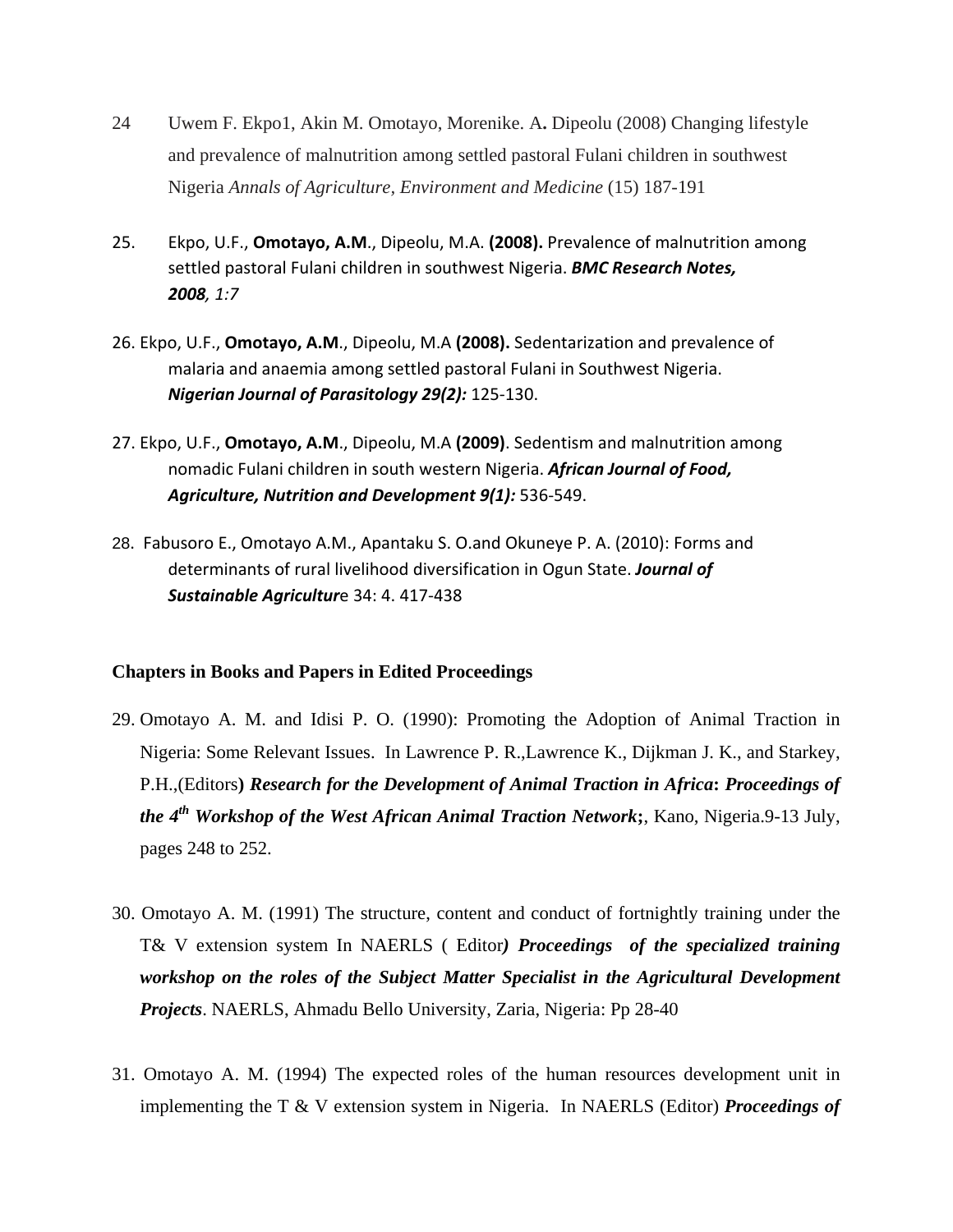*the Training workshop on training the trainers in the Agricultural Development Projects in Nigeria*. National Agricultural Extension and Research Liaison Services, Ahmadu Bello University, Zaria, Nigeria. Pp 1-8.

- 32. Omotayo A. M. (1993) "Identifying Economic Ventures for Development of Rural Women" In Akinbode A. I. and Afolami C. A. (Eds) *Strategies for mobilising Rural Women for Economic Ventures*. UNAAB proceedings No. 4 pages 30 -38.
- 33. Omotayo A. M. and Arokoyo J. O. (1994) An Assessment of the use of Contact Farmers in the Training and Visit Extension System in Nigeria: *Refereed paper published in the proceedings of the 10<sup>th</sup> Annual conference of the Association for International Agricultural and Extension Education (AIAEE)* Section I, pages 1 - 8.
- 34. Zaria M. B., Arokoyo J. O., Omotayo A. M. and Akpoko, J. G. (1994) "Extension Issues and Priorities from a multi-sectoral perspective" *In Issues and Priorities for Nigeria's Agricultural Extension in the Twenty First Century***:** Afolayan S.O. and Akinbode A.I.(Editors)Proceedings of the inaugural conference of the Agricultural Extension Society of Nigeria". Feb  $28 - 3<sup>rd</sup>$  March, ARMTI, Ilorin; Pages 89 to 96.
- 35. Omotayo A.M., J. O. Arokoyo, and J. G. Akpoko (1995)" Approaches to technology generation and dissemination in Nigeria: an overview. In Akinbode A. I, (Editor) *Proceedings of the annual conference of the Agricultural Extension Society of Nigeria* Pp 33- 42

36. Omotayo A. M. and I. D. Erinle (1995) Resource development in Agricultural Extension In. A. A. Jibowo (Editor) *Proceedings of the annual conference of the Agricultural Extension society of Nigeria*, Obafemi Awolowo University, Ile Ife. Pp 150- 159

37. Omotayo A. M. (1995) Transfer of technology in the production of fruits and vegetables. In NAERLS (Editor*) Vegetable and fruits production*. Proceedings of the workshop held at the National Agricultural Extension and Research Liaison Services, Ahmadu Bello University, Zaria. Pp 172-184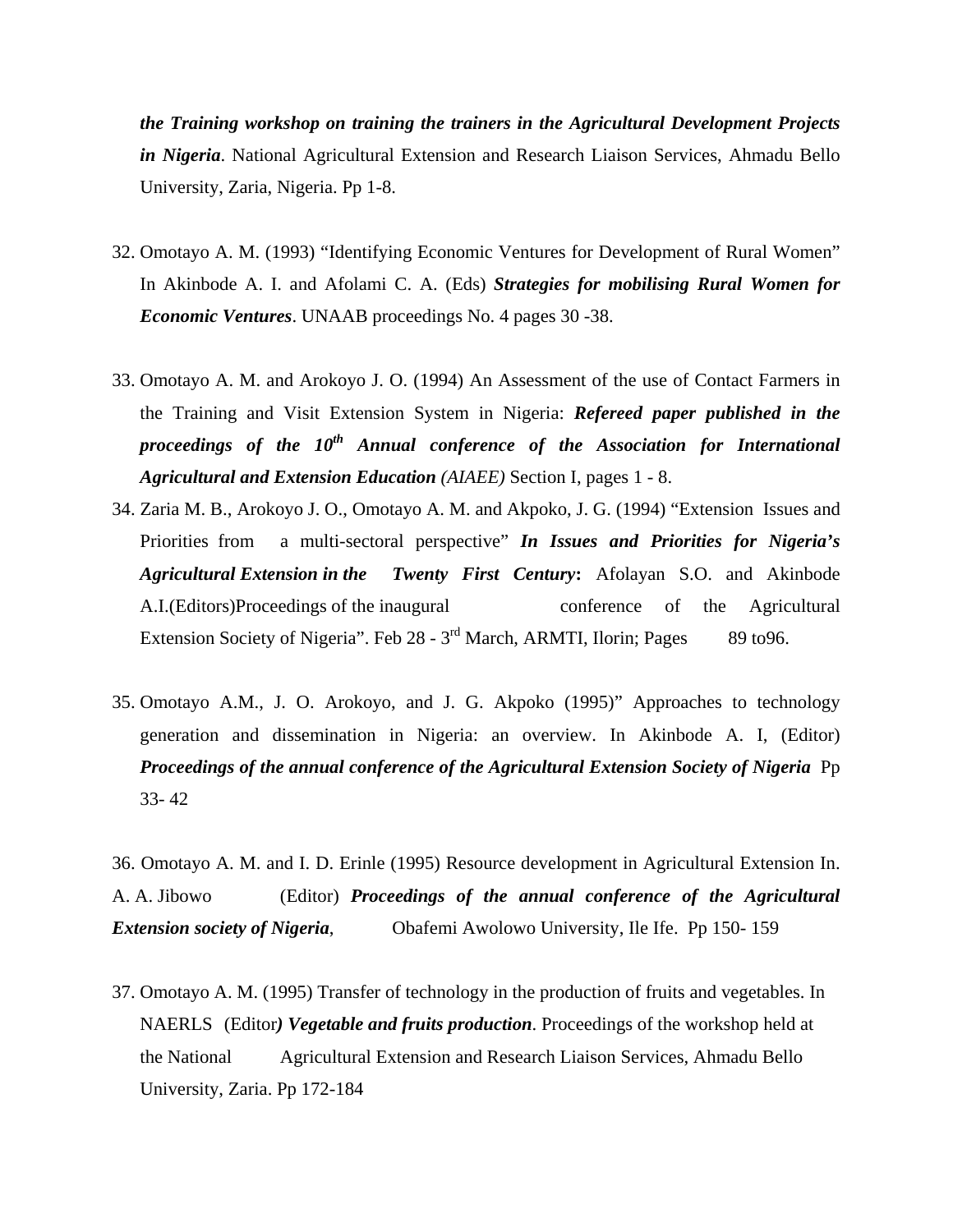38. Arokoyo J.T.and Omotayo A. M.(1995) Lessons and Experiences From an NGOs Approach to Technology Transfer in Maize Production in the Northern Guinea Savanna of Nigeria. In B. Badu-Apraku, M.O. Akoroda, M.Oudraogo amd F. M. Quin. (Editors) *Contributing to Food Self-sufficiency: Maize Research and Development in Africa. Proceedings of a Regional Workshop of the West and Central Africa Maize Collaborative Research Network.*  $29^{th}$  May to  $2^{nd}$  June1995 IITA, Coutonou, Benin Republic, Pages 134-139.

39. Omotayo A. M. (1996) Leadership and group dynamics. In NAERLS (Editor) Proceedings of the NAERLS/NALDA pre-season training workshop. National Agricultural Extension and Research Liaison Services, Ahmadu Bello University, Zaria, Nigeria Pp 56 -67

40. Zaria, M.B. and A.M. Omotayo(1997) "Improving Every Farmer's Access to Extension Services in Sub- Sahara Africa: Approaches and Challenges" In R.K. Samanta and S. K. Arora (Editors) *Management of Agricultural Extension in Global Perspectives.* BRPC Ltd. India, Chapter Six. Pages 67 to 83.

41. Omotayo A.M. and Musa M.W.(1998) "Land Classification and Management Practices by Farmers in a Semi-Arid Farming System in Nigeria" In Klaus D. Becker *et al* (Editors) *Soil Fertility Management in West African Land Use Systems.* University of Hohenheim, Stuttgart, Germany. (Published as short communication). P.543

42. Omotayo A. M. T.K. Atala and S.A. Ogunwale (1998) "Animal Traction Ownership Structure and Utilization in a Semi-Arid Farming System in Nigeria" In Taye Bezuneh, Souleymane Ouegraogo, Joseph Menyonga, Jean-Didier Zongo and Mahama Ouedraogo (Editors) *Towards Sustainable Farming Systems in Sub-Saharan Africa.* Published by the African Association for Farming Systems Research Approach to Research, Extension and Training, Ouagadougou, Burkina Faso. Pages 443 to 452.

43. S.T.O. Lagoke, L Aliyu, J. Kling, R. J. Karsky, A. Omotayo, S. K. Kim and J. Shebayan, (2002) "Integrated management of Striga Hermonthica in Maize in the Northern Guinea